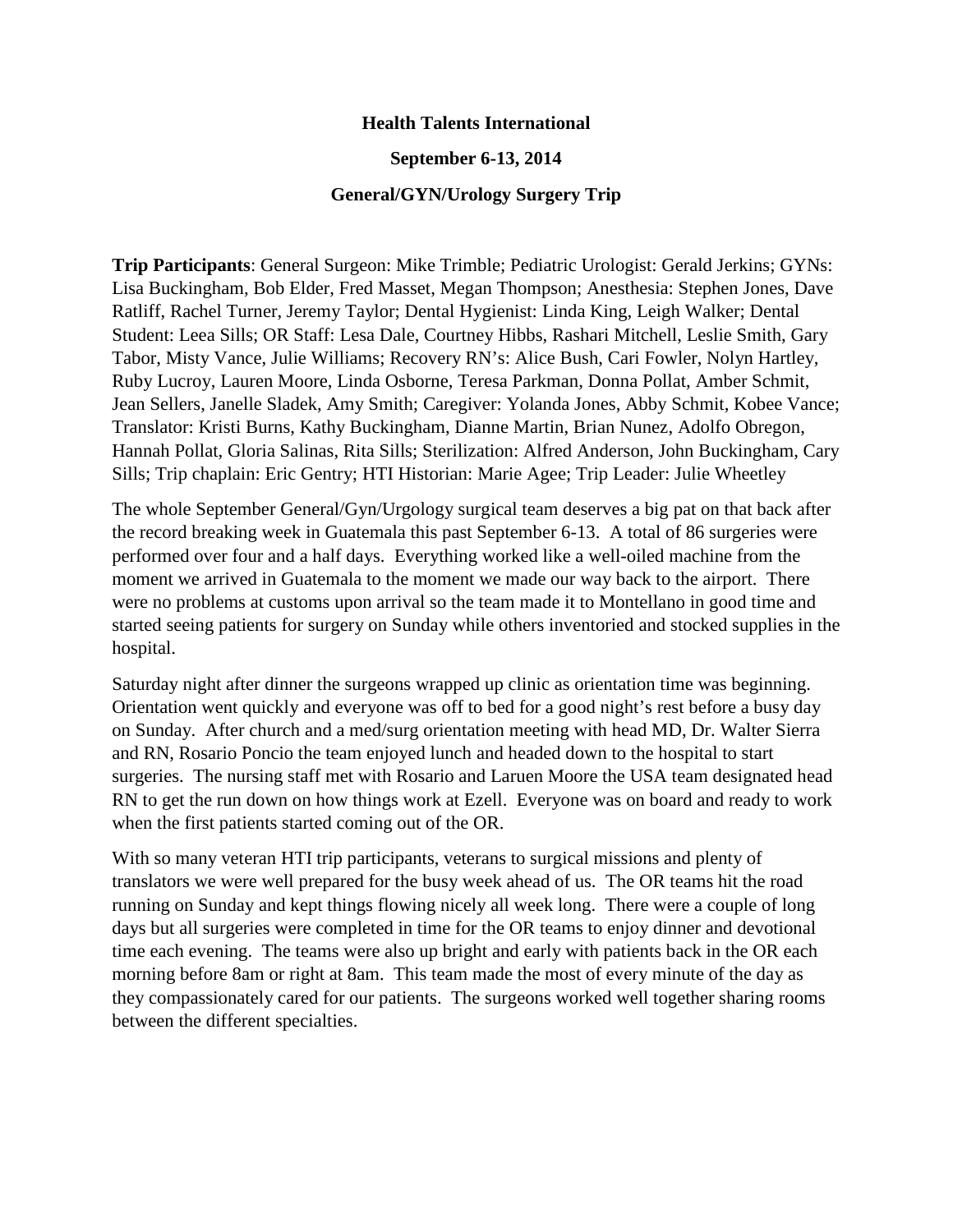Each day started out with one GYN room, one Urology room and one General room. As the day progressed the surgeons rotated through the available rooms assisting one another when needed and sharing OR time and teams to provide needed treatments to so many thankful patients. The GYN surgeons were able to care for women with severe prolapse, ovarian cysts and an array of other complications. The general team helped patients with numerous hernias and cysts while the urology team tackled some big cases helping patients with severe kidney blockages.



The anesthesia team was also on the ball. The CRNA's covered their rooms while Dr. Stephen Jones rotated through the rooms and pre-op prep area screening patients and helping where needed. The anesthesia providers worked hard to provide excellent care, calm nervous patients and to not miss a beat in the OR as there were many patients scheduled for each day. One special person was missing from the team however. Dr. Al Jones, multiple trip HTI veteran and traveler throughout the world in missions among the churches of Christ was unable to join the trip after having signed up several months in advance. His health prevented him from joining the trip in body but he was with us in spirit as the entire team prayed for him and sent much love his way. We hope that Dr. Jones can join a trip in the near future after a complete recovery, *"primero Dios".*

Back in the recovery ward the RN's stayed busy recovering patients. Thankfully there were no complications post operatively so the RN's had plenty of time to provide the loving tender care Clinica Ezell is widely known for providing. Since Dr. Gerald Jerkins was on the team there were quite a few children on the schedule. The kids were delightful to play with and love on as they spent their time at the hospital. Those little smiles and bashful glances from the Guatemalan children steal the hearts of so many of our team members.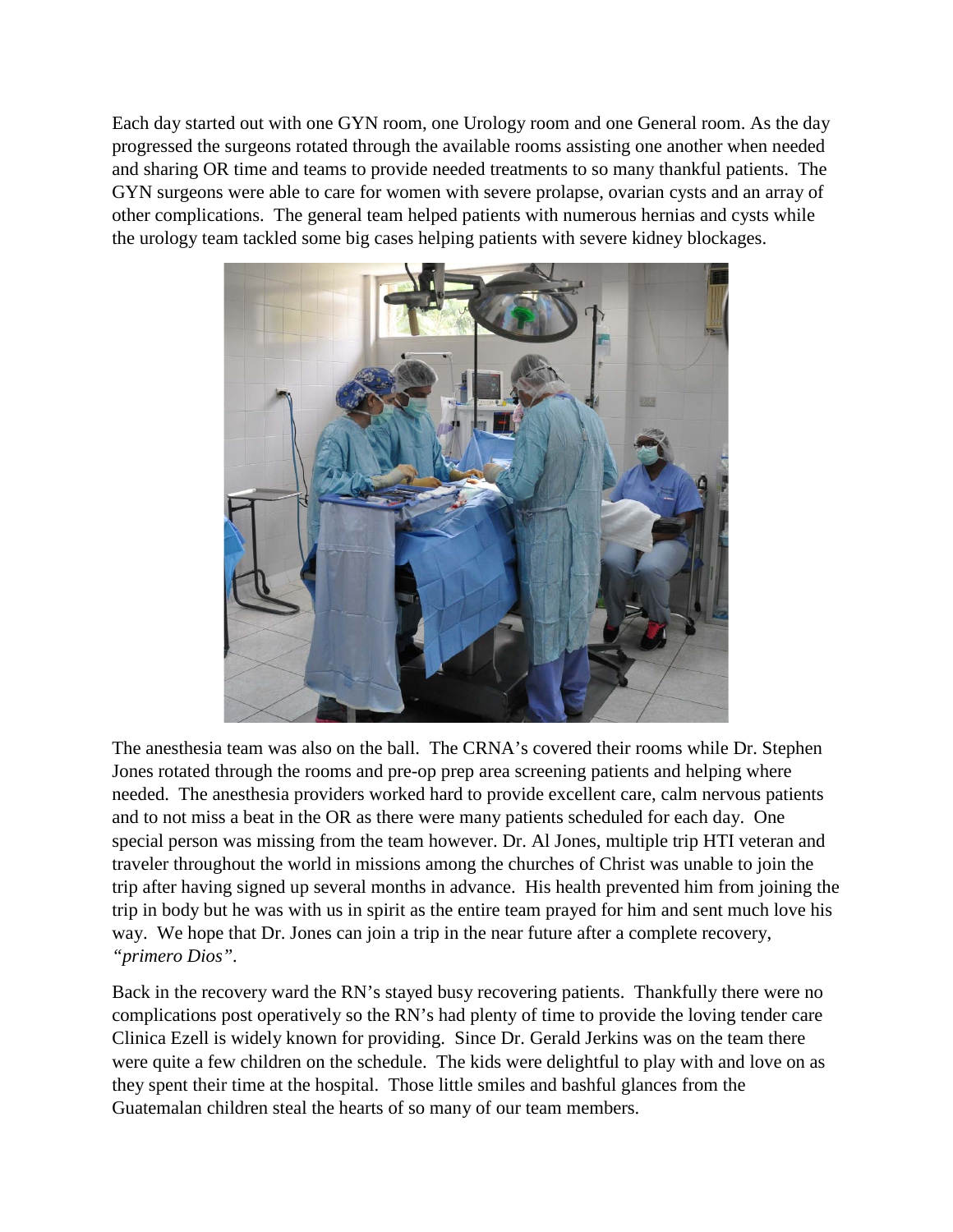

Special appreciation goes out to the night shift RN's who stayed up all night each night watching over and caring for the patients. Donna, Nolyn, Cari, Janelle and Jean were also helped by caregivers and translators Hannah, Kobee, Kristi and others who didn't stay all night but hung around until things had simmered down and most patients were soundly asleep. Each member of a mission team like this is so vital and helpful as we work together to keep things running smoothly.

Our caregivers are some of the key people who compassionately look after patients and spread Jesus love among them. Rita Sills is our veteran caregiver and translator who did a wonderful job of both helping other caregivers plug in and know what to do while also serving and helping in every way you can imagine. Rita and her husband Cary live in Antigua and bless HTI with their help on several trips each year. Their experience working in recovery and sterilization have become a great blessing to HTI and to each of our patients blessed by their service.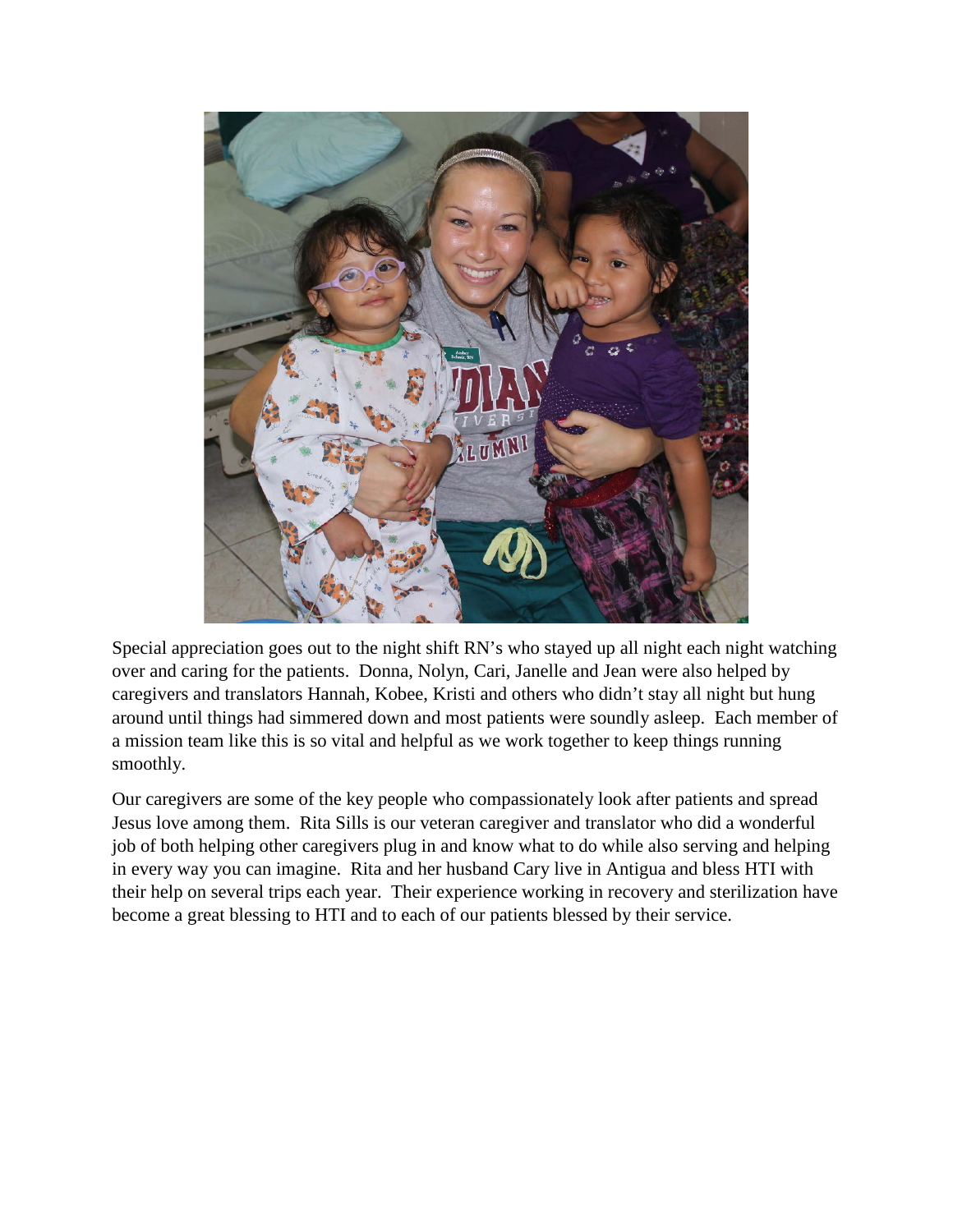Everyone who does surgery knows the importance of a knowledgeable and hardworking sterilization crew. Alfred, an HTI board member and longtime veteran jack of all trades lead the sterilization crew for the week. He helped train John Buckingham who was down with his daughter Dr. Lisa and wife Cathy for the first time. John jumped right in and helped keep things clean and flowing smoothly through sterilization. He also had a special moment when he was able to step into the operating room and for the first time watch his daughter, Dr. Lisa as she operated. It was a special father daughter moment on the trip which meant so much to this sweet family.

Our trip chaplain Eric did a great job each evening at devotional time bringing our thoughts around to the higher purpose of the week over and above the medical care being provided. He preached from Luke 4:18 (taken from Isaiah 61:1) and encouraged our hearts as we worked to fulfill those words. We were the anointed, chosen by God to be His hands and feet in Guatemala that week, chosen to proclaim freedom from the prison of sickness and to preach His good news! What a beautiful passage to have upon our hearts as we worked throughout the week. We were grateful for Eric and his leadership and service.

What would a mission team be without the translators?! Translators play such an important role in facilitating communication but also in helping sooth nerves and concerns held by patients. This month we were blessed with quite a few translators who worked long hours. Brian, Adolfo and Gloria helped in the OR while Dianne, Kristie and Rita camped out in the recovery ward. Cathy floated around helping between pre-op with anesthesia providers as well as in clinic with surgeons. Hannah helped in the evenings in the recovery ward. Gloria also pitched in working with Linda King as she used her dental hygiene skills in the dental clinic. The smoothness of the week was largely due to the efforts of these translators always making themselves available.

HTI's resident historian, Marie Agee, was on campus for the week. Marie was able to share with the team one evening about some of the HTI history. Her book "Mud On Your Own Boots" about the history of HTI was published in 2013. This team was lucky to have Marie along to share some of the stories that made HTI the organization it is today. The Clinica Ezell staff was also overjoyed to see Marie again and took full advantage of her presence as they spent time working and enjoying meals with their dear friend.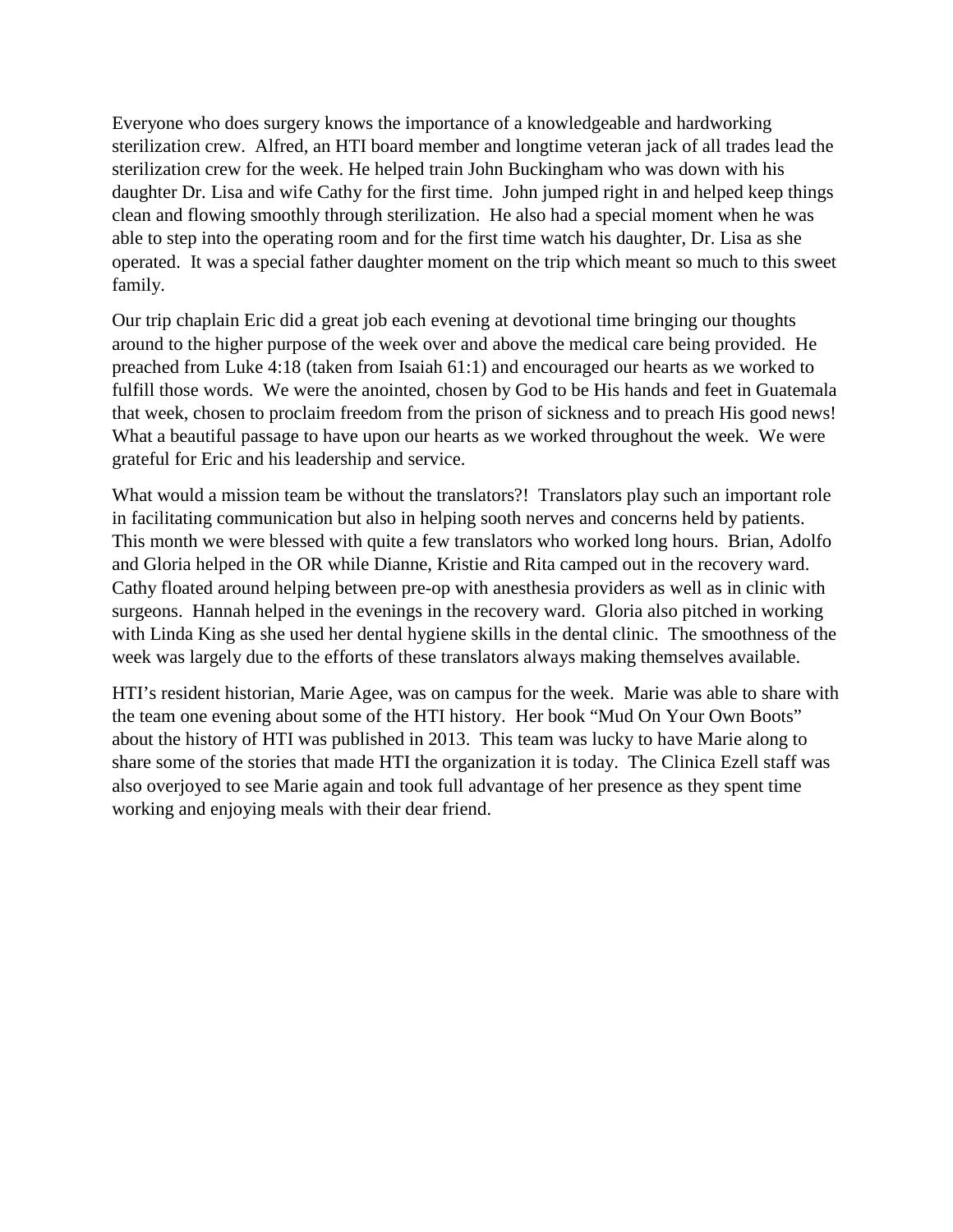

A "first" happened at Clinica Ezell this week! For the very first time a team member was proposed to and got engaged while on a trip to Ezell! Team leader Julie was proposed to on Sunday morning in the wee hours of the morning by her fiancé Adolfo. He and his mother Gloria joined the team to help translate and to see Julie at work in Guatemala. Little did she know that Adolfo had a little something extra up his sleeve! It was a big surprise to the team when they announced their engagement on Sunday morning at breakfast!

After all the excitement wound down and the last patients were discharged on Friday morning the team loaded onto the bus and headed out for Antigua. A relaxing and fun day was spent in the somewhat cloudy drizzly weather of Antigua before dinner at Hotel Antigua that evening. A couple different departure times were scheduled for Saturday morning but by noon all team members were through security and headed to their flights home. We had yet another safe and wonderful week in the service of our Lord Jesus Christ, may his name be glorified!